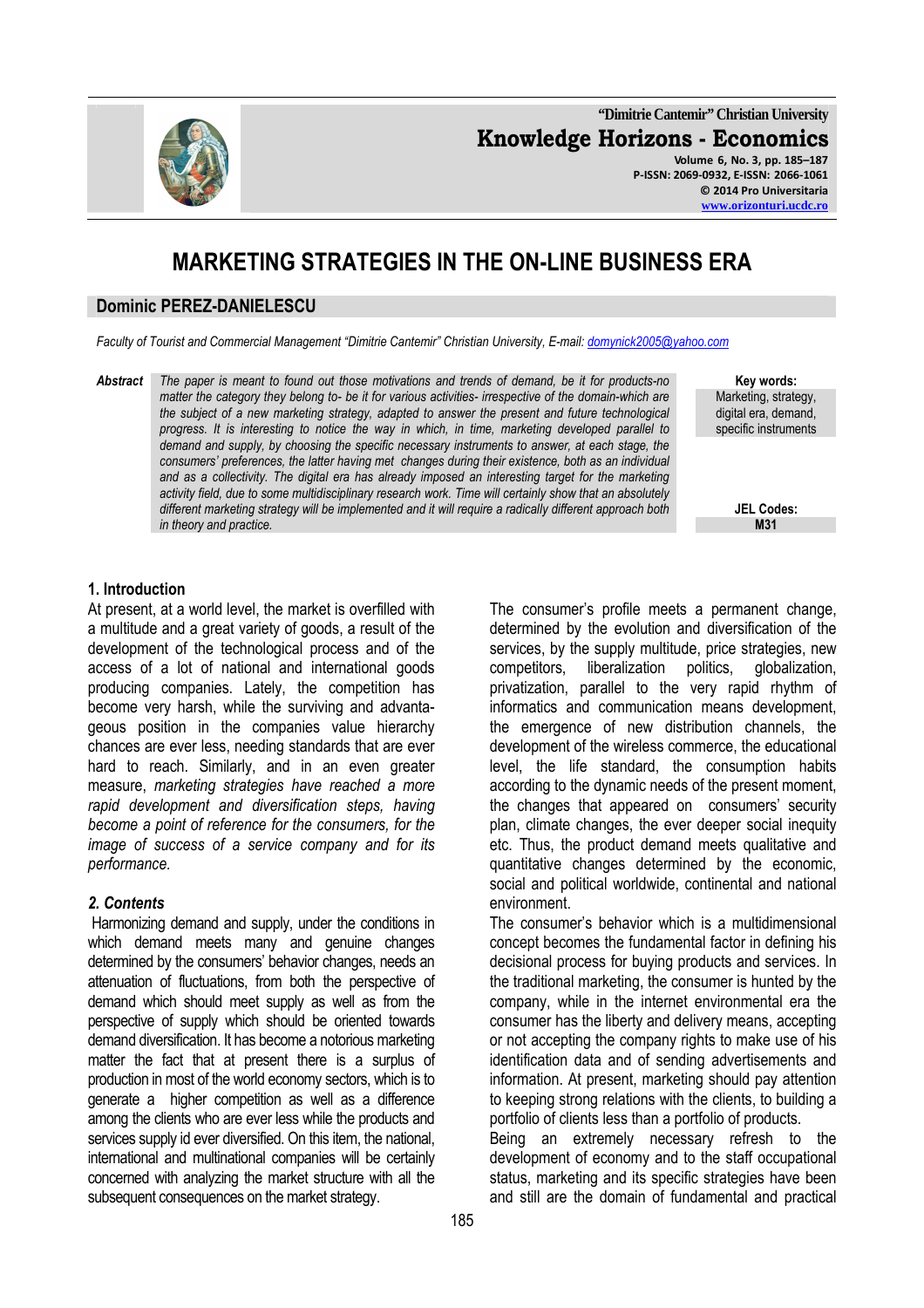research for many economists, for the academic world in-land and abroad, economists and associations in the field of economics.

Research in the marketing strategy area need attention and concern, permanent targets for the management of each company at local, national and multinational level, to ensure the rank and stability in the business competition environment. In the digital era, marketing is an essential factor in the decision taking strategy of the company which has to create a personal and original conception.

Generally, a company has a three-target matter to achieve: an ever higher profit, a maximization of capacity and competence, and a many consumers.<sup>1</sup> Fulfilling such targets mean that the companies should consider the holistic marketing concept, which involves four elements: the market supply, the marketing activities, the business architecture and the operational systems. While the market supply and the business architecture are income generators, the marketing activities and the operational systems are costs generators.

Regardless of the domain, insuring service quality, the way it is carried out, parallel to its evaluation, to setting quality standards represents reference points to achieving a harmony between the company supply in ratio to the consumers' wishes and needs. What each company should be concerned with when aspiring to performance and to a comfortable rank on the competition market is to create a successful image, and on the issue of creating its service policy background, the consumers' credibility is an important dimension; the consumers would appreciate the service quality only after carrying it out. In these terms, to create models for consumption behavior could be beneficial and could facilitate the working out of the marketing strategies in services, their selling being a human performance.

The consumer will be sensitive with regard to a new product or service, to diversifying the ones already used, to their quality.

This is the process motivating and making the company work out its way towards performance, towards a successful position on the competition market, towards personality and uniqueness of its characteristics through a macro and micro analysis of the company environment, of its culture and through formulating its strategy alternatives. On such perspectives, it is a must to determine not only the service characteristics according to the consumers' preferences, but also to find out the weaker points of the competitors as well as the growing possibilities of the company potentiality, on a short, medium and long term. The human resource, the direct representative of a company in relation to the client is an element of great responsibility for the marketing strategy of the company which has to pay the

utmost importance to the degree of preparing, qualifying and motivating staff; the latter's way of thinking is necessary to be adjusted to the consumers' requirements which cannot be anticipated. Thus, in the marketing of services the staff stands right for the service, being a "human institution"<sup>2</sup> , while the company image is the seller himself. The staff of a service company could ensure the consumers' constancy, a higher degree of their satisfaction, the permanent sales success or could simply lose the company rank on the competition market.

Obviously, a service company success on the competition market mostly depends on the promotional policy, a fundamental communication component of the marketing mix. It is the element which can create and stay in touch with the consumers, the effort being necessary to achieving a positive feed-back on their side.

Similarly, the relational marketing whose role in the managerial strategy of the company is major, has advantages in the organization (a high sales volume, reduced costs, advantages in the promotion and advertising actions, a lower mobility of the staff) as well as with the clients, due to various benefits, by raising their degree of satisfaction and constancy.

If the relation with the clients can be easier evaluated by a direct contact of the consumer with the respective product or service, in "on-line" business there are other evaluation criteria , with advantages and disadvantages of distribution, as follows:

a) advantages:

-a larger area of distribution and access of the consumers to products and services;

-consumers benefit from low prices;

-consumers decide themselves much faster on buying products or services;

-services and products are provided in a standard system.

b) disadvantages:

- there is no communication with the consumers on supply issues;

- transaction confidentiality cannot be controlled;

- consumers should change their behavior in terms of buying products and services;

- the communication environment cannot be held under control.

 "The internet is not only just another channel of selling. It is not just an advertising means. It is an instrument which changes fundamentally the way in which a company makes business, takes clients' orders and provides them value", said Esther Dyson, President of the EDventure Holdings Inc., during an interview, foreseeing the effect the internet will have upon the companies behavior and upon the market of the future. Here are other forms of the technological progress with